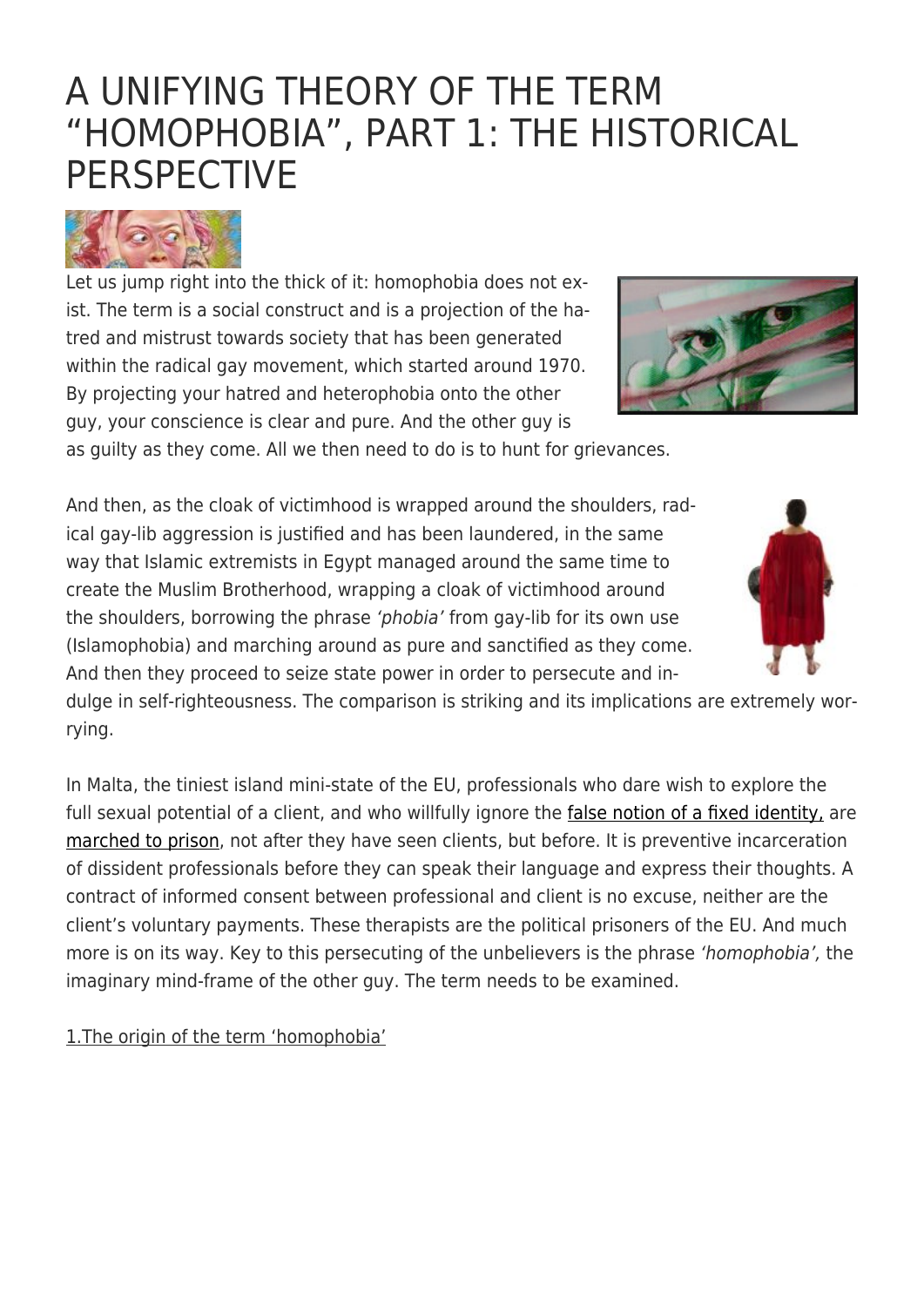It was first [coined](https://psychology.ucdavis.edu/rainbow/html/prej_defn.html) as a phrase in 1969 by psychologist George Weinberg and then published in his 1972 book "Society and the Healthy Homosexual". Weinberg used homophobia in an attempt to describe the hesitance and awkwardness that men may experience when being in close quarters with men who sexualize other men. It is comparable to the awkwardness that 16-year-old girls feel if the male teacher stands around them in the locker room and looks at them while they change clothes. Weinberg argued that the hesitance had no rational basis; all men with (secret) sexual desires towards other men can be trusted at all times, and therefore



any preliminary fear was unjustified, so he argued. Hesitance was merely a matter of prejudice, so he felt.

The recent revealing of the massive sexual abuse perpetrated secretly in the Catholic and other churches by men with same-sex inclinations, even in the decades when Weinberg wrote his book, proves how naive and politically motivated his label was. Very many boys and men had had a shocking and traumatizing youth at the hands of men whom they felt could be trusted. So, was there really nothing to worry about?

The American Heritage Dictionary (1992 edition) defines homophobia as "aversion to gay or homosexual people or their lifestyle or culture" and "behavior or an act based on this aversion."

Other definitions identify homophobia as an irrational fear of homosexuality.

These definitions, however, imply that there is such a thing as a separate sexuality, that homosexual feelings define a complete person and not just the feelings, and that the social construct of 'homosexual people', 'gay people' and 'their culture' is justified. It is us/them thinking and it induces modern day social apartheid. It leads to the idea of the existence of separate worlds and communities, and if the phrases are repeated often enough, the train of thought is internalized by younger generations as the truth, the world as it is.



Class Enemy on display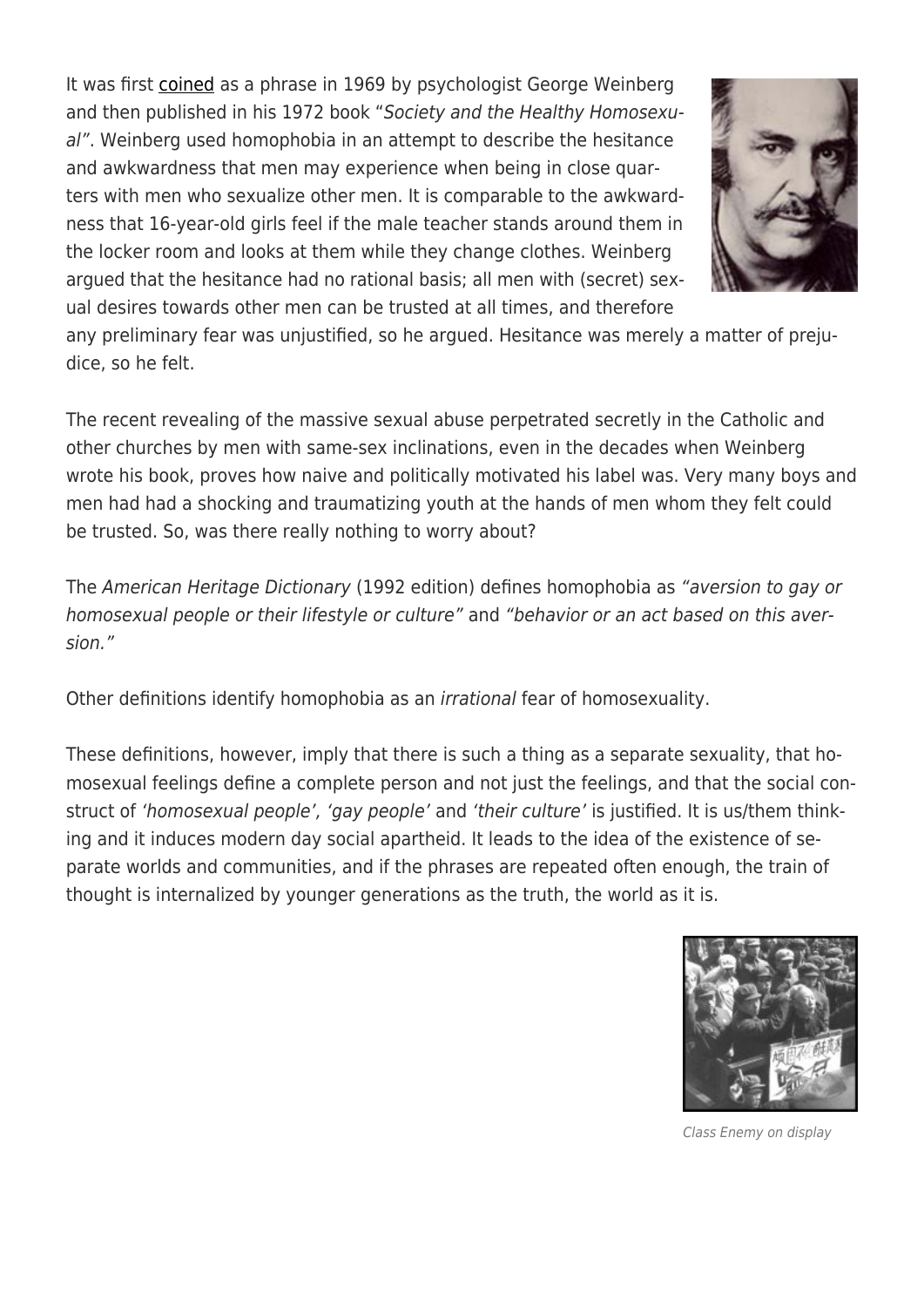It is comparable to the way that in China and behind the Iron Curtain of the previous century with all its propaganda, the Class Enemy dwelt on the Western side of the Wall, with all his malice and evil intent. All his accomplices were rounded up.

## 2. The emergence of homosexism

The term homophobia is the result of a political movement that can be defined as 'homosexism'.

In this train of thought, the broad concept of sexuality is divided into two distinct sexualities which would be innate and immutable (we now know there is no scientific proof of this). It goes on to assert that every human being would be endowed with one of both.

When people stress that this division does not do justice to their feelings and that the division is wrong, these people are designated an immutable sexuality of their own, a 'bisexuality', thereby appeasing them but at the same time preserving or rescuing the concept of separate sexualities. It is called repressive tolerance. Therefore, one is always labeled as having an immutable separate sexuality or "orientation", no matter what you say. This is the essence of homosexism, and by incessant repetition, it has become the pervasive and mainstream narrative in the West.

# 3. Dr. Karl-Maria Benkert, 1856

The idea of the existence of an 'orientation' is no older than 150 years. In one of our previous articles, ('[The False Notion Of "Sexual Orientation"](https://exgaycalling.com/2016/05/26/the-false-notion-of-sexual-orientation/)'), we described this historical process in great detail.

To put it briefly, in 1856 a Hungarian doctor, Karl-Maria Benkert, decided to name same-sex attractions and behaviors "homo-sexuality". This was novel. He did this to help people stand up against the then current disapproval and persecution of behavior, first and foremost anal intercourse between men.



Later, it was expanded by others into the term 'variation' and 'orientation'. In a new emerging Western tradition, Dr. Benkert made 'orientation' sound as an entity, a physical medical phenomenon like other medical conditions. Benkert coined the phrase but did not demonstrate any medical findings to substantiate his nomenclature.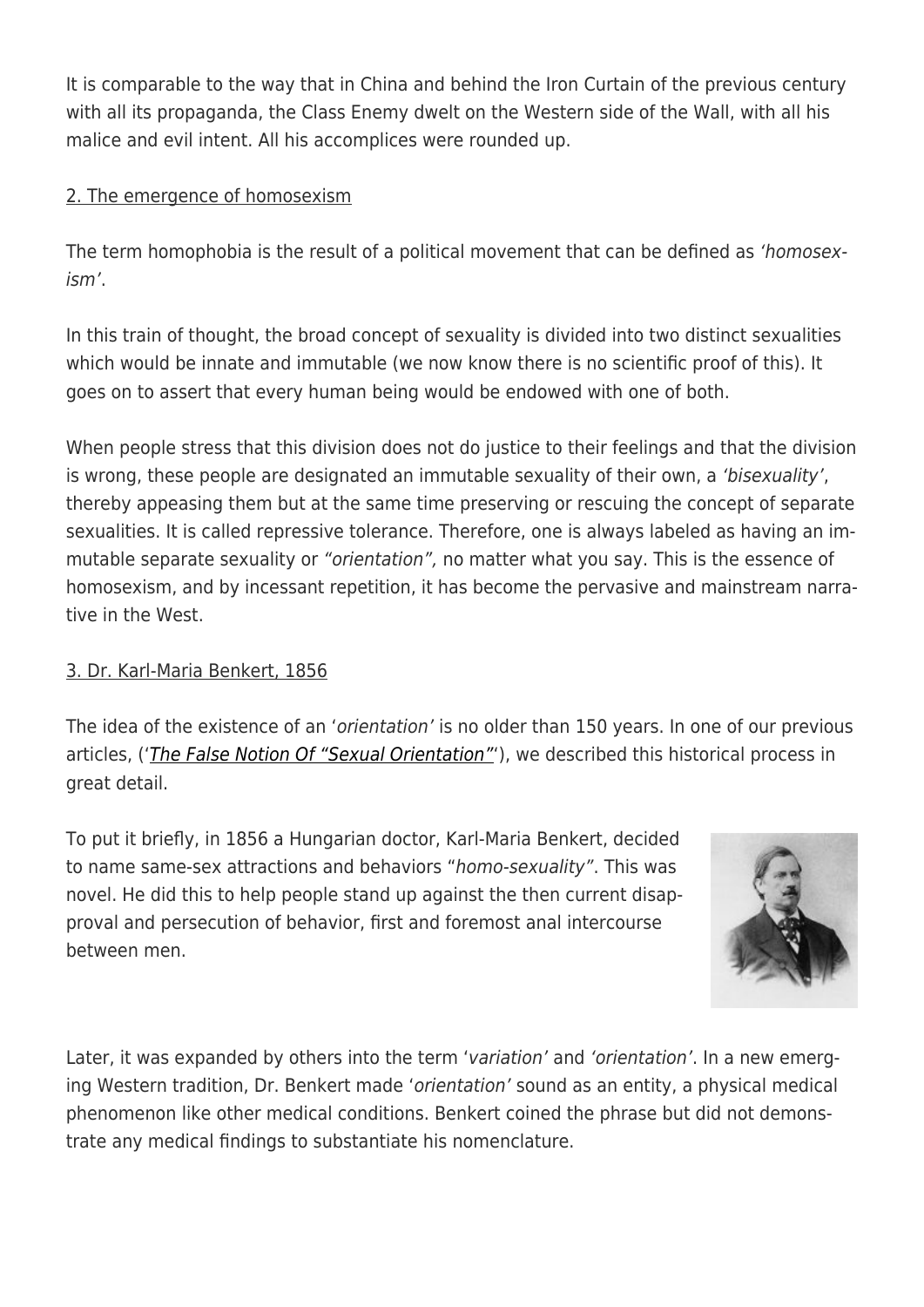approval. He succeeded in doing so. The struggle for sexual freedom has been going on ever since, and along these very same lines.

Two years later, German activist Karl Heinrich Ulrich triumphantly used this new 'medical condition' to fight for civil rights and to receive public

Ulrich was sure that medical science would prove in the near future that these 'orientations' or 'variations' do indeed exist as a biological reality, thereby securing the right to conduct of your own, even if it is considered by others to be deviant.

But the disappointment was great when Sigmund Freud declared at the end of that century that no separate sexualities exist and that every person is capable of same-sex attractions and always also of opposite-sex attractions.

Sigmund Freud's argument about sexuality was that we are all born bisexual and over time as we grow up, we are socialized, with our sexuality being the product of the influences on us during the formative years of our lives. To put it in the context of the 'nature v/s nurture' argument, nature brings us into the world with the full spectrum of sexual possibilities, whereas nurture results in our having distinct feelings and behaviors at the various adult stages of life.

Freud never said that sexuality was fixed; he said that inner strivings were always on the move and that a never-ending self-investigation is the road to happiness and understanding.

The activists felt that medical science was letting them down, and the positive hope that scientific progress had given them, turned into resentment. Political activism created the desire to stop all medical investigation of this field, so as political progress would not be undermined.

Things got worse for the activists when in 1947 researcher Alfred Kinsey demonstrated in huge surveys that the concept of fixed orientations was not replicated: the dividing line between orientations was vague and sexuality was fluid, that is to say always on the move. Temporary bouts of same-sex attractions were the rule, not the exception, and were to be found in wide parts of society.

The activists were confused, and ultimately in a frenzy of paranoia, activist ideology became a struggle against medical research itself. Doctors had to be silenced for once and for all; they had become the Enemy. The concept of fixed orientations had to be saved, and the fight







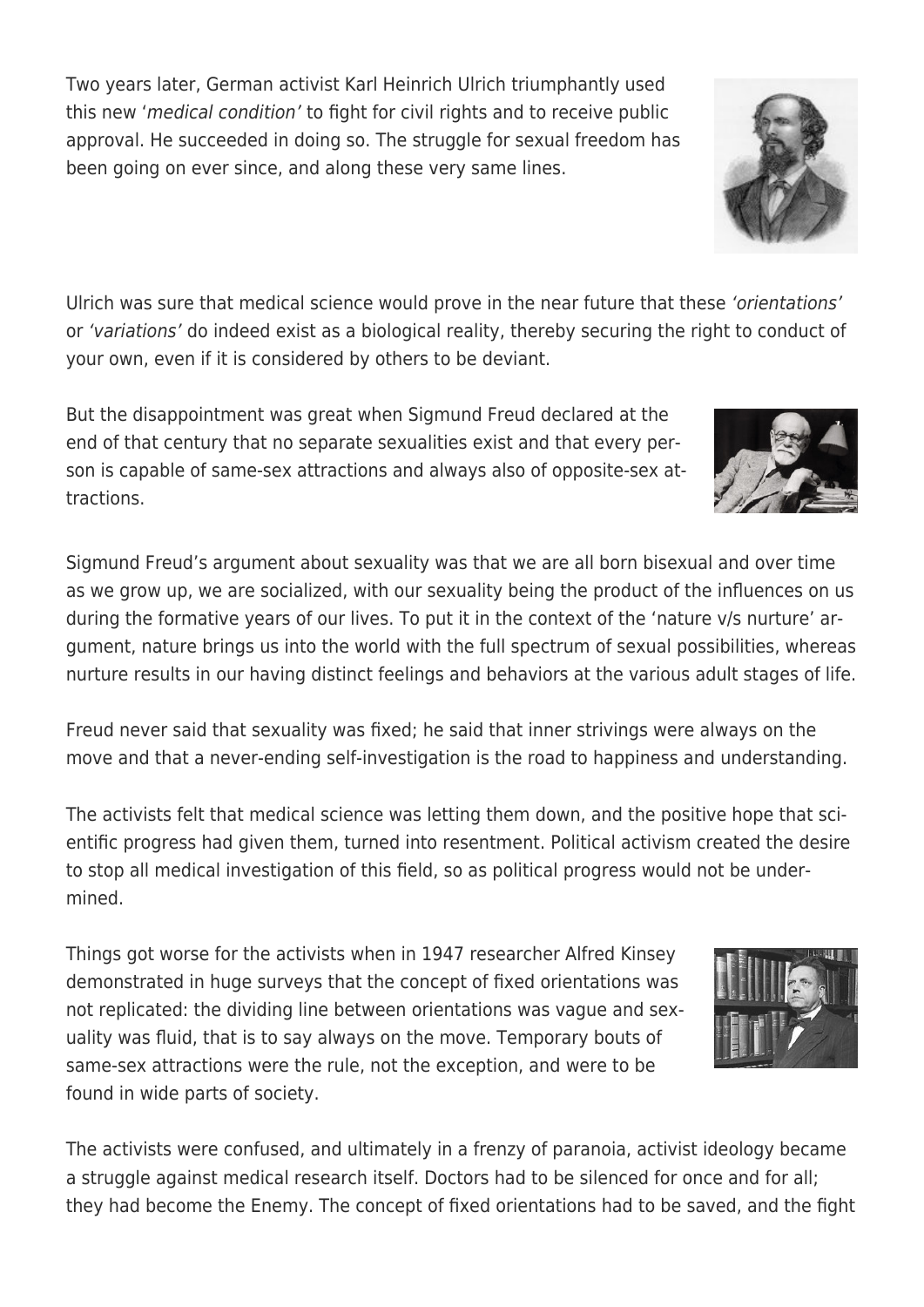against dissidence to this doctrine had become a political campaign. Radical gay activism was born.

## 4. Moderates versus radicals

In contrast to radical activism, moderate activism asserts that 'orientation' is merely a figure of speech. It does not exist as a demonstrable entity. Sexuality does not come in 'variations' either, and there is no published scientific article substantiating the emergence of these alleged 'variations'. Moderate activism relies on mainstream scientific research.

To counteract the moderates, in 1970 radicals created a science of their own, 'LGBT science', in which a human is branded right from the start as being "a" homosexual or "a" lesbian with distinct and immutable traits.

These distinctly different sorts of people are then approached as an object of study and are set up against others who are branded "heterosexuals" with an own immutable sexuality. This newly fangled science is the result of political activism, and not based on scientific findings. It was widely spread by Glassgold and Drescher in their book "Activism And LGBT Psychology".



We can safely say that the existence of "LGBT People", "LGBT Science", "The LGBT Community" and "Anti-LGBT Injustices" are the result of politically motivated prejudice directed at the Class Enemy on the other side of the wall. Fighting the Class Enemy reinforces his existence in the mind of the young. And the evil doings of the Enemy can be unified in a single phrase: homophobia.

"They are on to us, sound the alarm, be prepared for the most important historic battle ever to secure our safety, to secure our love, to secure our apartheid. May apartheid live forever and let no man intervene".

#### 5. Conclusion

This is the historical approach to the development of the phrase 'homophobia" in which persons living inside the gay paradigm and separate world, know for sure what others think. It is a form of mind-reading and then they take it from there.